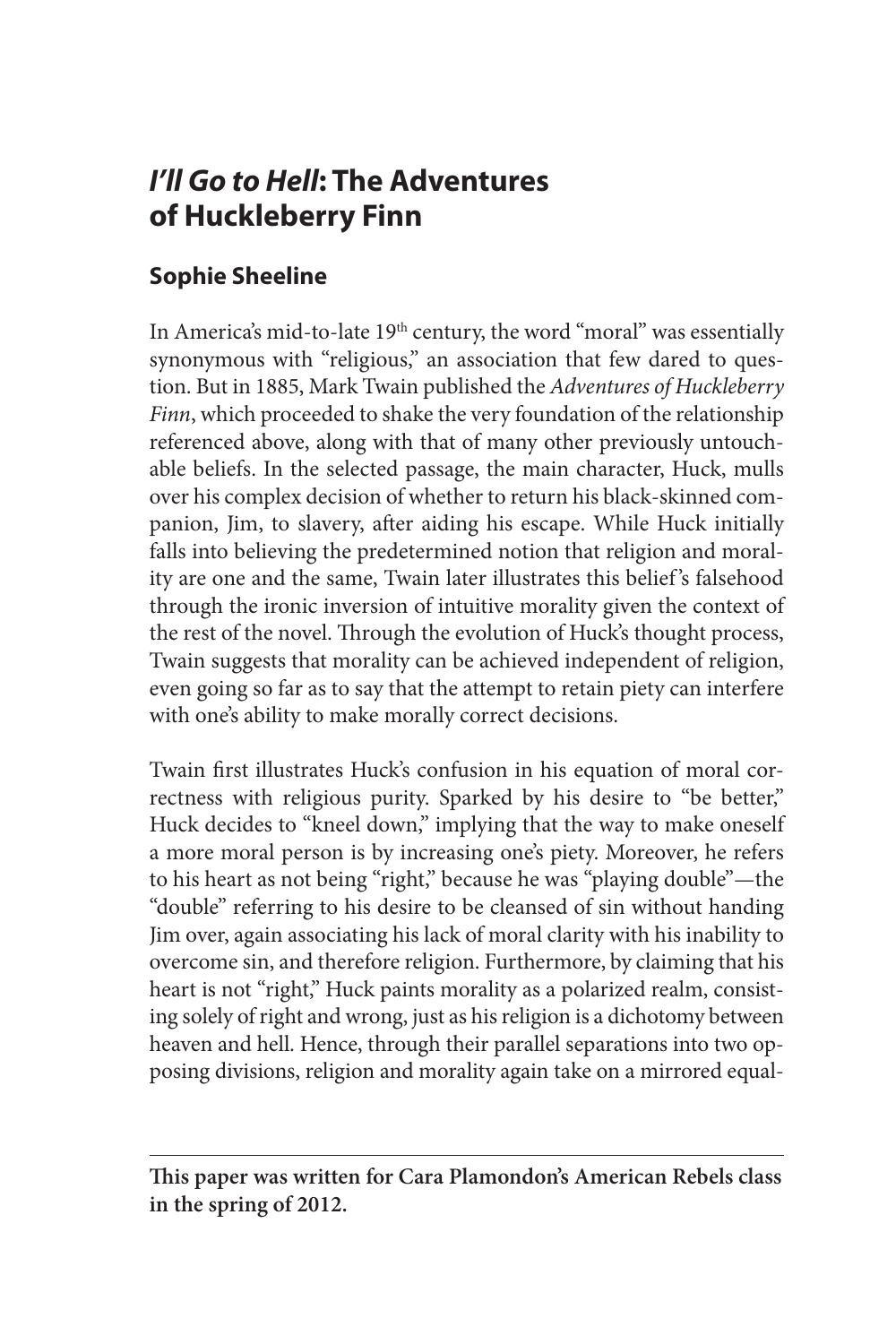ity; for right leads to heaven and wrong to hell. However, Twain goes on to show that Huck fails to be entirely fooled by this false relationship.

Despite Huck's initial association between religion and morality, Twain offers the context of Huck's relationship with Jim as a means of ironically inverting these divisions, and scrutinizing Huck's initial thought process. After Huck allegedly rights himself through prayer, he turns to memories of himself and Jim "talking, singing, and laughing," three actions that are exclusive to human behavior, and thereby highlight Jim's humanity. By showing Huck's inability to "harden" himself against Jim, Twain conveys that one requires a rigid disassociation with humanity in order to justify sending a moral human back to slavery. Hence, he engenders a form of situational irony dependent on the reader's empathy for Jim, which Twain has cultivated throughout the novel. The fact that Jim is portrayed as a moral character while Jim's skin color makes him the subject of unquestioned Christian judgment sets up a situation in which Twain can counter Huck's initial conviction that religion is the only path to morality.

Through descriptions of Jim and a detailed illustration of Huck's ultimately redeeming decision, Twain suggests the revolutionary notion that morality can be cultivated independent of religion, and that adhering to a religious doctrine can lead one to make immoral decisions in certain situations. At the end of the passage, Huck employs the adjective "good" in reference to Jim's moral highness outside the context of Christian religion, for he makes clear at the beginning of the novel that Jim has faith in superstition, not Christianity, thereby making Jim the first character to achieve morality independently. Huck proves his own religious-moral disconnect in claiming, as he tears up the letter, "All right, then, I'll go to hell." Here, Twain illustrates that in order to make the truly humane and moral decision of not betraying Jim, Huck must altogether sacrifice his own religious standing. More importantly, Huck's need to oppose religion in order to make a moral decision suggests Twain's belief that the strictly religious construction of morality can be wrong on some occasions, and therefore that religion fails to be the perfect guiding light that many so often make it. As seen by Huck's quote, Twain uses this passage to set up a situation, employing inver